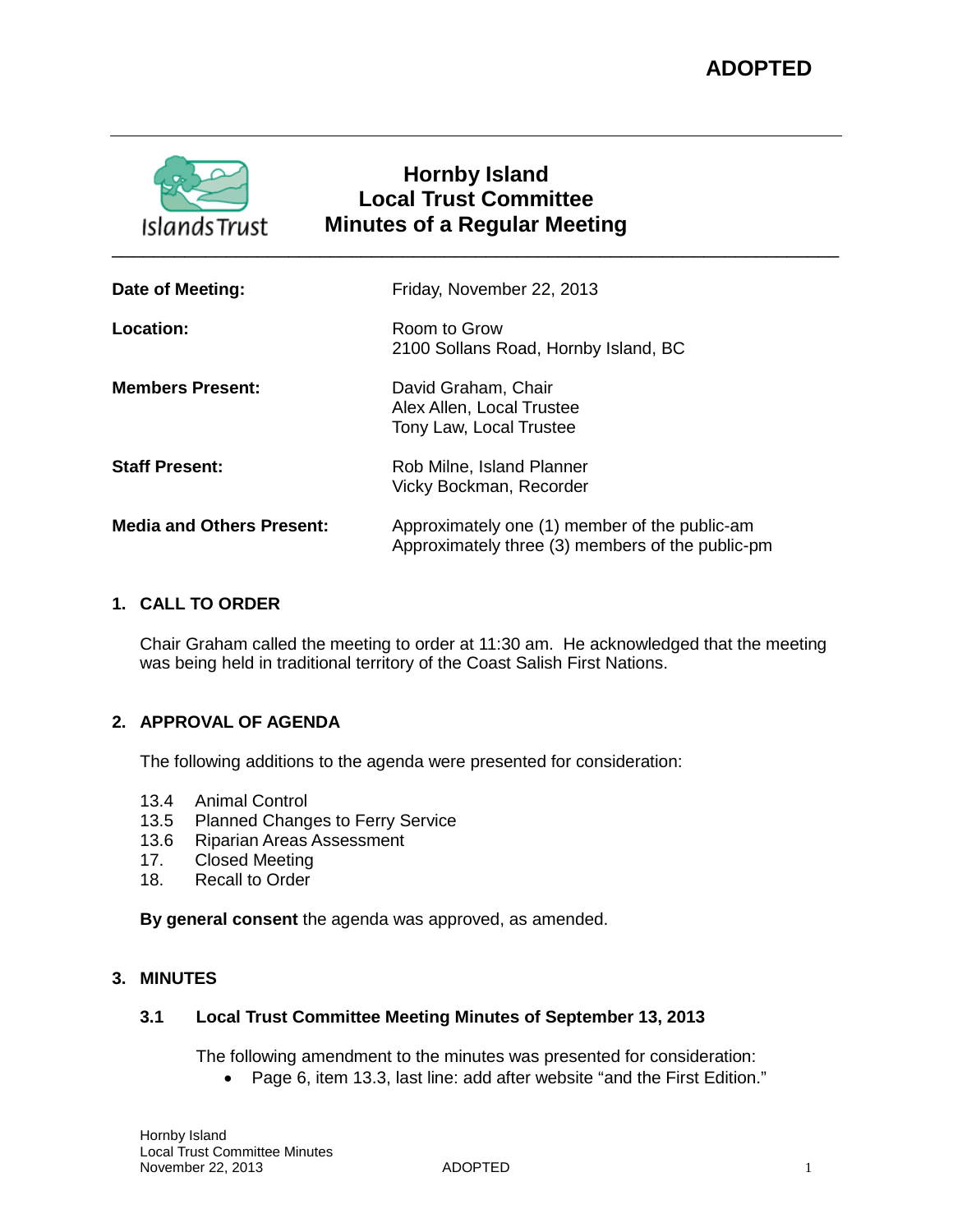**By general consent** the Local Trust Committee meeting minutes of September 13, 2013 were adopted, as amended.

# **HO-042-2013**

### **It was MOVED and SECONDED,**

that the Hornby Island Local Trust Committee request staff to review the September, 2014 meeting date and to bring back suggestions for alternate dates.

**CARRIED**

# **3.2 Local Trust Committee Special Meeting Minutes of October 27, 2013**

The following amendments to the minutes were presented for consideration:

• Page 4; second, fourth and eleventh paragraphs: change "Bevens" to "Bevan".

**By general consent** the Local Trust Committee Special Meeting minutes of October 27, 2013 were adopted, as amended.

#### **3.3 Section 26 Resolutions Without Meeting Log dated November 13, 2013**

The Section 26 Resolutions Without Meeting Log dated November 13, 2013 was received.

### **3.4 Hornby Island Advisory Planning Commission Minutes – None.**

#### **4. BUSINESS ARISING FROM MINUTES**

### **4.1 Follow-up Action List dated November 13, 2013**

Planner Milne reviewed and provided updates to the Follow-up Action List dated November 13, 2013.

#### **4.2 Hornby Island Bylaw Enforcement Policy for Accessory Building Rentals**

#### 4.2.1 Staff Report dated October 28, 2013

Planner Milne presented the staff report, advising that the Land Use Bylaw does not address rental of an accessory building to a person or persons who are not conducting a home occupation or carrying out an activity for monetary gain. He suggested that this issue could be highlighted for discussion in the current Official Community Plan and Land Use Bylaw review process.

Trustees indicated that the practice of accessory building rentals is a common and accepted practice for many in the community that does not create additional land impacts, and supported a review of the process in the future with consideration of this issue as a low priority for bylaw enforcement at this time.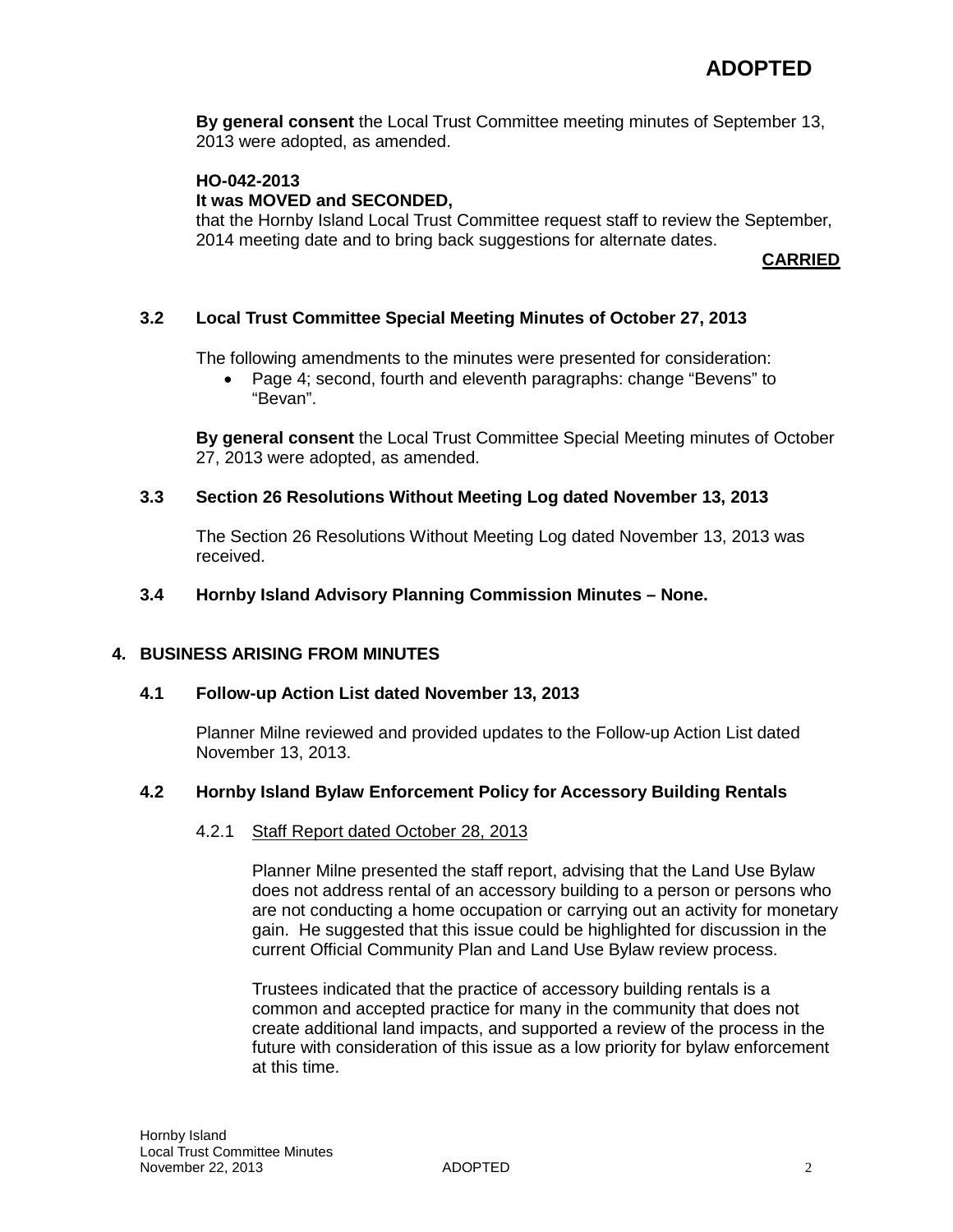### **HO-043-2013 It was MOVED and SECONDED,**

- 1. that whereas the Land Use Bylaw and Official Community Plan for the Hornby Island Local Trust area are currently undergoing a community review process which amongst other items includes a review of home occupation AND THAT whereas neither document addresses the rental of accessory buildings for non-commercial use, it is resolved that enforcement actions related to the rental of accessory buildings shall be considered to be a low priority;
- 2. that nothing in this enforcement policy should be interpreted as giving permission to any party to violate the Land Use Bylaw and the Hornby Island Trust Committee may change this policy at any time and may give direction to commence enforcement activities without notice; and
- 3. that unless the Hornby Island Local Trust Committee extends the effective period on this enforcement policy it expires on September 30, 2014 or when the Land Use Bylaw and Official Community Plan review is complete, whichever is the sooner.

**CARRIED**

# **5. CORRESPONDENCE – None.**

# **6. TRUSTEES' REPORT**

Trustee Allen commented briefly that he appreciated Planner Milne's presentation at the recent Community Information Meeting, and in particular, the suggestion that the use of Temporary Use Permits for detached units would allow the community to test and assess the program. He reported that other meetings he attended included a Trust Programs Committee meeting and a Building Housing Solutions Together forum in Courtenay.

Trustee Law reported on a meeting he attended with the RCMP which focused on topics of communications, consistency and community-based policing. He commented on Ferry Advisory Committee (FAC) matters, noting that he had agreed to continue as Chair for another year. He advised that the FAC has written a letter to the Board of BC Ferries, suggesting a thorough review of the cable ferry project. He reported that the FAC Chairs attended a briefing on the BC Coastal Ferries Consultation & Engagement Process and that there has been significant media interest in ferry matters, allowing him the opportunity to participate in interviews and speak to the issues.

# **7. CHAIR'S REPORT**

Chair Graham reported that the Executive Committee has finalized the content of the next Trust Council meeting which will be held in Victoria**.** He noted that after much consideration and with the intent to be as fiscally responsible as possible while continuing to do the work of preserving and protecting the islands, the Financial Planning Committee will be presenting, at that meeting, the 2014/2015 draft budget with a tax increase of less than one percent. He commented briefly that the proposed Raven Coal Mine is on hold, noting that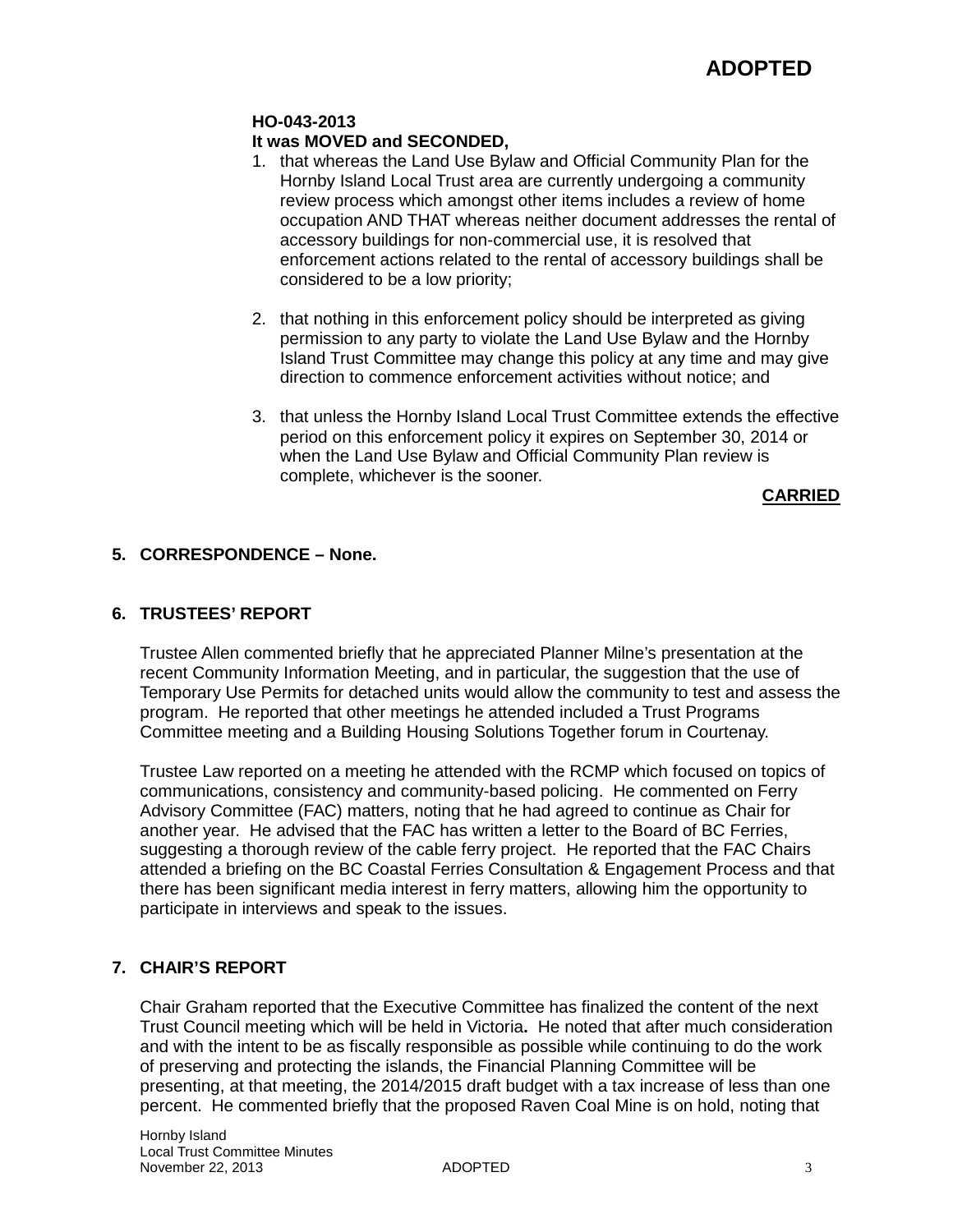the proponent's application for environmental assessment certificate was rejected due to inadequate information.

Trustee Graham reported that constituents on Denman Island are opposed to BC Ferry's proposed service changes and that he has requested that they send him personal statements of anticipated impacts on jobs, education, health, family responsibilities or other concerns that he will incorporate into a submission to present to the Denman Island Local Trust Committee for consideration of endorsement.

# **8. DELEGATIONS – None.**

# **9. TOWN HALL SESSION**

Dianne Chuoke requested clarification of the process for application for detached units as proposed in the recent Community Information Meeting. She expressed support for the Temporary Use Permit strategy, observing that approval would be on a case-by-case basis and any individual in the Syzygy Cooperative Community who wished could apply. She noted that she found the affordability clause in the Temporary Use Permit for detached units to be confusing.

Trustee Law responded that as proposed in the draft Official Community Plan, a detached unit would require an application for a Temporary Use Permit which would be for a sitespecific permit, explaining that this would be less expensive than a rezoning application and would provide a mechanism to evaluate the approach. He added that the Local Trust Committee's Projects List contains a project for the future that would examine residential density in depth to evaluate how these tools are working and what else might be proposed as a workable solution. He noted that the Temporary Use Permit would provide intent to keep the units affordable and would offer a degree of accountability with the ability to not renew if the use is not appropriate.

# **10. APPLICATIONS AND PERMITS**

#### **10.1 HO-DVP-2013.2 (4115 Roburn Road – Heinegg and Chalfin)**

Planner Milne reported that the Development Variance Permit to facilitate a proposed subdivision will be rescheduled at the applicant's request.

### **11. LOCAL TRUST COMMITTEE PROJECTS**

#### **11.1 HO-OCP-2009.1 (Official Community Plan/Land Use Bylaw Review)**

11.1.1 Staff Report dated November 13, 2013 regarding Summary of October 27, 2013 Community Information Meeting

Planner Milne commented on proposed policy changes based on feedback from the community. He advised that he would recommend referring the draft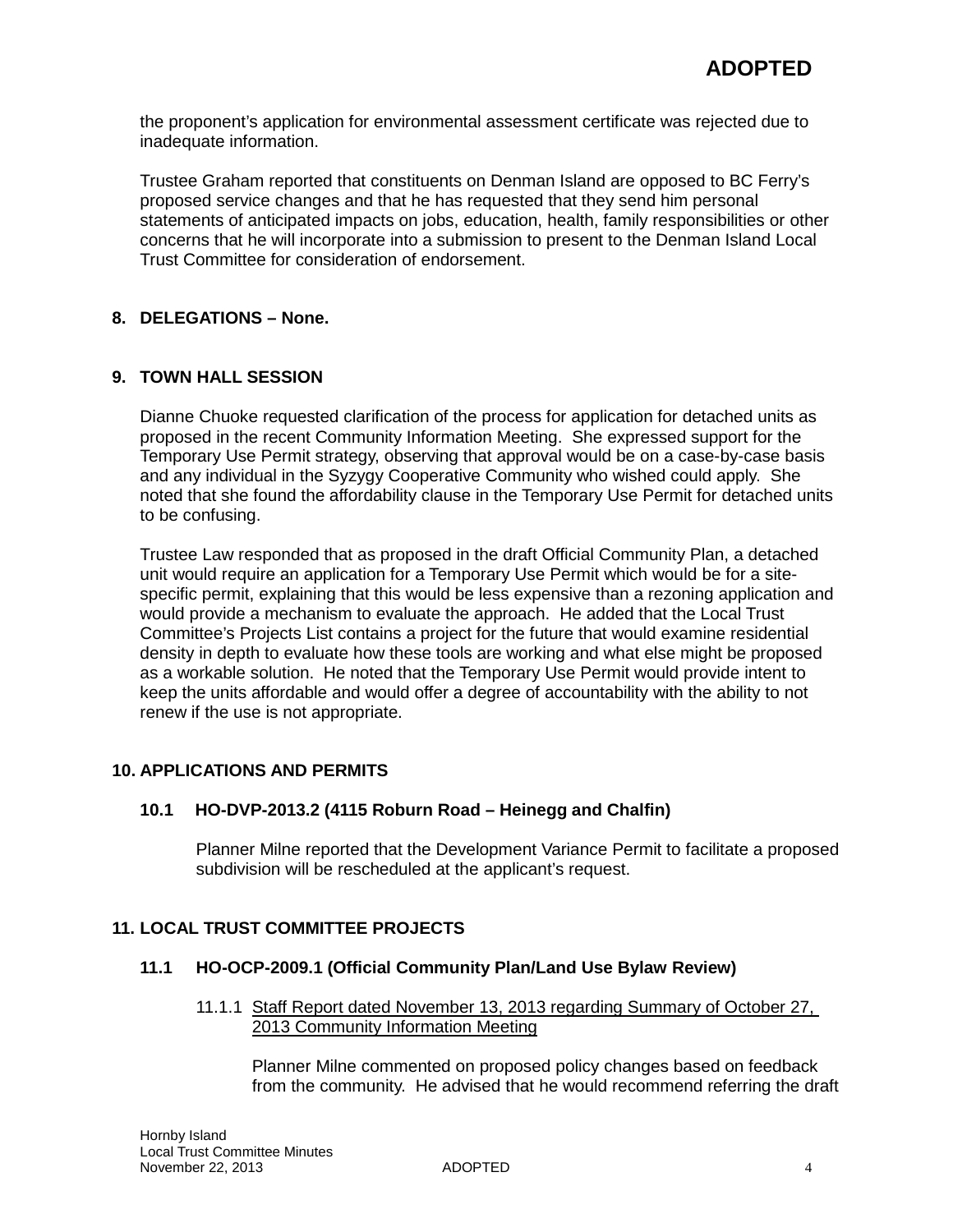Official Community Plan and Land Use Bylaw to the Advisory Planning Commission at this stage.

Trustees noted that the Advisory Planning Commission has already completed a detailed review of a prior draft of the Official Community Plan (OCP) and suggested that the review of the OCP be limited to changes that have occurred since their previous review.

# **HO-044-2013 It was MOVED and SECONDED,**

that the Hornby Island Local Trust Committee refer the draft Land Use Bylaw and associated schedules to the Advisory Planning Commission for their review and comment and refer the draft Official Community Plan and associated schedules for any comments arising from changes made from the previous draft.

# **CARRIED**

# **12. REPORTS**

### **12.1 Work Program**

### 12.1.1 Top Priorities and Projects List Report dated November 13, 2013

Planner Milne reviewed the Top Priorities and Projects List dated November 13, 2013 and provided updates.

**By general consent** item 13.6 was moved to follow item 12.1.1.

#### **13.6 Riparian Areas Assessment**

Trustee Law advised that he had received an email from Bernhard Weiss dated November 22, 2013 concerning the Riparian Areas Assessment and solicited input as to how to respond.

Planner Milne indicated that he had received the email and there was discussion regarding the response that he would provide.

# **12.2 Applications Log**

#### 12.2.1 Report dated November 13, 2013

The reported dated November 13, 2013 was reviewed.

# **12.3 Trustee and Local Expenses**

#### 12.3.1 Expenses posted to September 30, 2013

The Local Trust Committee Expense Summary Report for invoices posted to September 30, 2013 was received.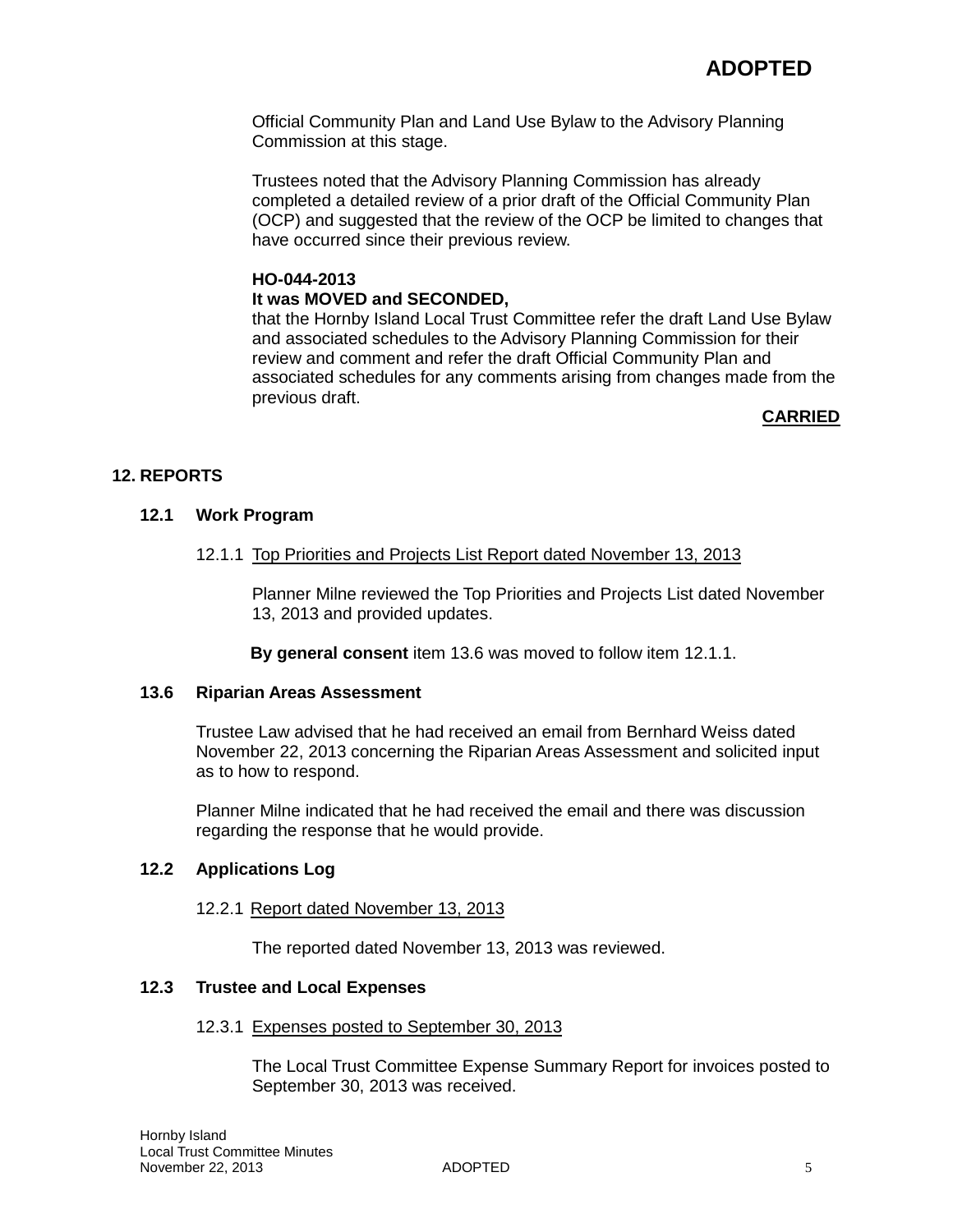#### 12.3.2 Expenses posted to October 31, 2013

The Local Trust Committee Expense Summary Report for invoices posted to October 31, 2013 was received.

### **13. NEW BUSINESS**

#### **13.1 Shoreline Protection Workshop**

Trustee Law suggested holding a Shoreline Protection Workshop primarily focused for waterfront property owners. He noted that he had recently had conversations with landowners that suggested this might be a useful and well attended workshop if held in the summer.

Trustees discussed the value of such a workshop and agreed that research regarding facilitating such a workshop would be warranted.

### **HO-045-2013**

#### **It was MOVED and SECONDED,**

that the Hornby Island Local Trust Committee request staff to research options for a shoreline protection workshop in the summer for waterfront property owners.

### **CARRIED**

### **13.2 Briefing regarding Strategic Plan from Linda Adams, Chief Administrative Officer, dated October 3, 2013**

Trustees reviewed the Briefing regarding Strategic Plan from Linda Adams, Chief Administrative Officer, dated October 3, 2013 and there were no changes proposed.

### **13.3 Advisory Planning Commission**

#### 13.3.1 Advertising for Expressions of Interest

Trustees discussed the membership of the Advisory Planning Commission, supporting the appointment of recently expired members and reappointment of current members, suggesting that these appointments would provide a level of continuity that, at this stage of the Official Community Plan and Land Use Bylaw review, would benefit the process.

**By general consent** the meeting was recessed at 12:38 pm and reconvened at 1:15 pm.

# **HO-046-2013**

# **It was MOVED and SECONDED,**

that the Hornby Island Local Trust Committee adopt Bylaw No. 146 cited as "Hornby Island Trust Committee Advisory Planning Commission Bylaw, 1987, Amendment No. 1, 2013".

#### **CARRIED**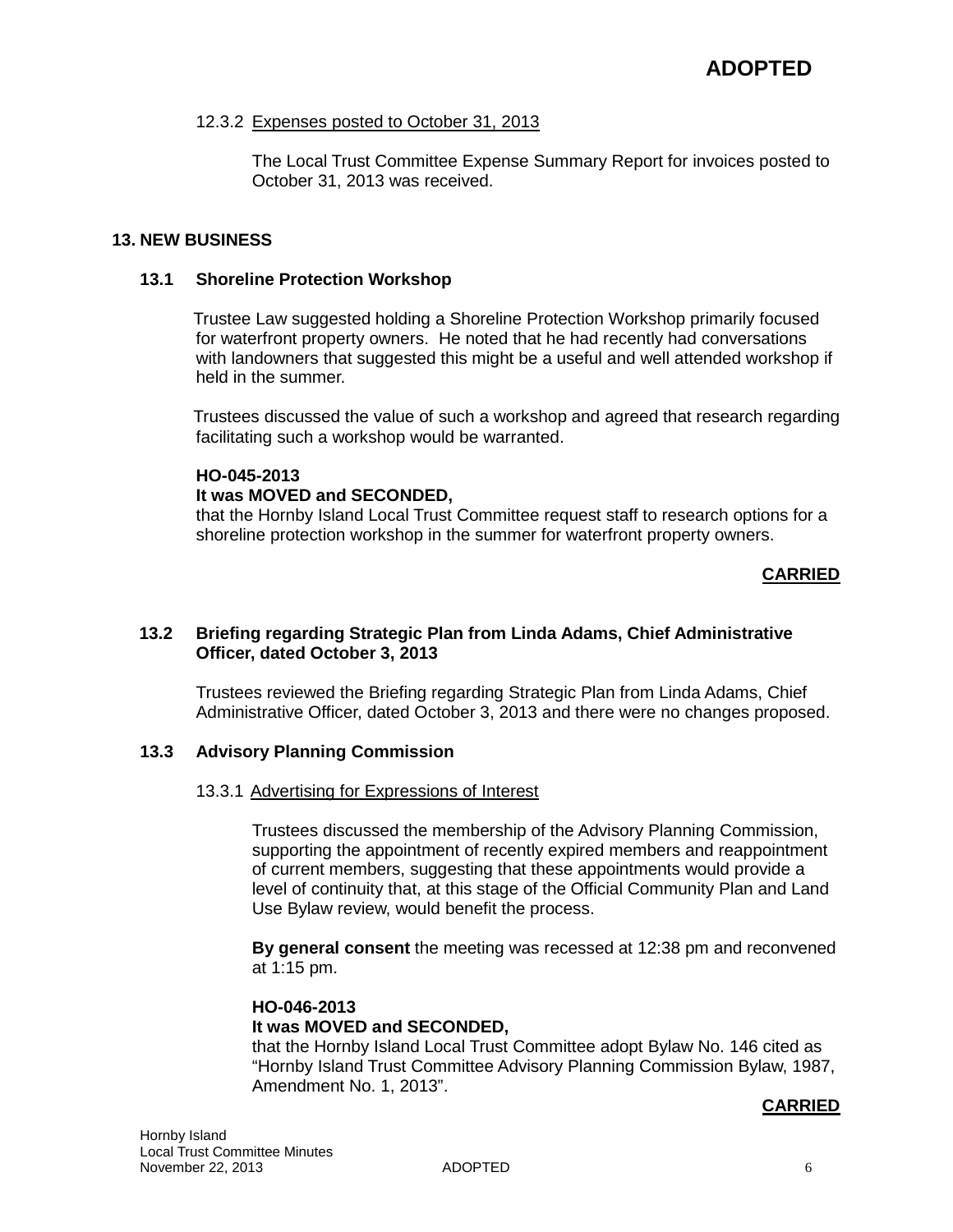# **HO-047-2013 It was MOVED and SECONDED,**

that the Hornby Island Local Trust Committee appoint Sheila Farrington, Rudy Rogalsky and Carol Quin to the Advisory Planning Commission and reappoint Greg Moyles, Ross Muirhead and Elaine Antilla for a subsequent term on the expiration of their current appointment.

**CARRIED**

### 13.3.2 Referral of Draft Official Community Plan and Land Use Bylaw

This item was addressed at agenda item 11.1.1.

### **13.4 Animal Control**

Trustee Law reported that there are on-going concerns of uncontrolled dogs on Hornby Island and suggested that the Comox Valley Regional District be contacted to suggest possible options for appropriate measures to address the issue.

Carol Quin, former Regional Director, cautioned that in the past the Regional District had difficulty addressing this issue because of the distance involved and the need to respond quickly to this type of concern.

Trustees discussed the possibilities and considered the approach of contacting the Regional District to discuss options to be a reasonable strategy prior to engaging other options.

# **HO-048-2013 It was MOVED and SECONDED,**

that the Hornby Island Local Trust Committee direct staff to contact Regional District Bylaw Services to determine what tools exist or may be available to address the problem of uncontrolled dogs on Hornby Island.

#### **CARRIED**

#### **13.5 Planned Changes to Ferry Service**

Trustee Law noted that submissions for the 2013 Coastal Ferries Community Engagement are to be received by December 20, 2013 and suggested that a response from the Local Trust Committee would be necessary at this time in order to meet that deadline. He submitted a draft document: "Hornby Island Local Trust Committee Submission for 2013 Coastal Ferries Community Engagement Proposed Service Reductions for Route 22 November 22, 2013" for consideration. He suggested that as a service to the community, the Local Trust Committee might consider mailing a flyer to every household on Hornby Island to provide information about the proposed planned changes to the ferry service and how to engage in the process. He submitted a draft flyer document: "Planned Changes to Ferry Service" for consideration.

Trustees discussed the response, the flyer, and costs involved.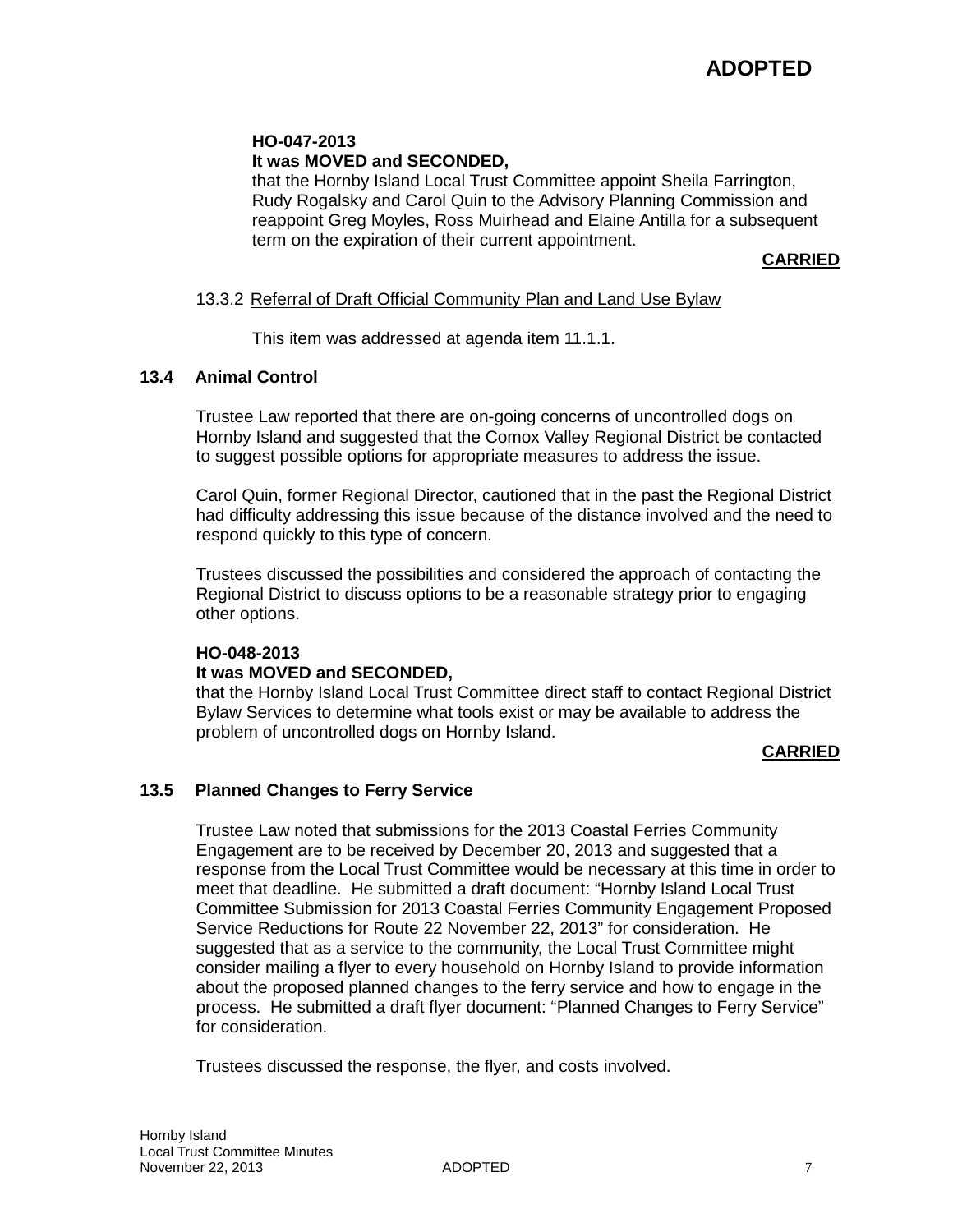#### **HO-049-2013 It was MOVED and SECONDED,**

that the Hornby Island Local Trust Committee authorize the spending of up to \$200 to cover the cost of a flyer to all Hornby Island households, providing information about the province's Coastal Ferries Community Engagement process and planned changes to the Route 22 ferry schedule.

# **CARRIED**

### **HO-050-2013 It was MOVED and SECONDED,**

that the Hornby Island Local Trust Committee recommends that the province not implement its plan to eliminate Hornby Island's once-a-week service of mid-to-late evening sailings, the service that is being provided on an every-day-of-the-week basis to other communities.

# **CARRIED**

# **HO-051-2013**

# **It was MOVED and SECONDED,**

that the Chair be requested to provide a submission on behalf of the Hornby Island Local Trust Committee to the 2013 Coastal Ferries Engagement process including the document "Proposed Service Reductions for Route 22 dated 22 November, 2013" and including the following recommendation: "the Hornby Island Local Trust Committee recommends that the province not implement its plan to eliminate Hornby Island's once-a-week service of mid-to-late evening sailings, the service that is being provided on an every-day-of-the-week basis to other communities.

# **CARRIED**

# **HO-052-2013**

# **It was MOVED and SECONDED,**

that the text of the flyer "Planned Changes to Ferry Service" and the Hornby Island Local Trust Committee's submission to the 2013 BC Coastal Ferries Consultation and Engagement process be posted on the Hornby Island page of the Islands Trust website.

# **CARRIED**

# **14. BYLAWS**

# **14.1 Bylaw No. 146 cited as "Hornby Island Trust Committee Advisory Planning Commission Bylaw, 1987, Amendment No. 1, 2013"**

This item was addressed at agenda item 13.3.1.

# **15. ISLANDS TRUST WEBSITE**

# **15.1 Hornby Page**

This item was discussed at agenda item 13.5.